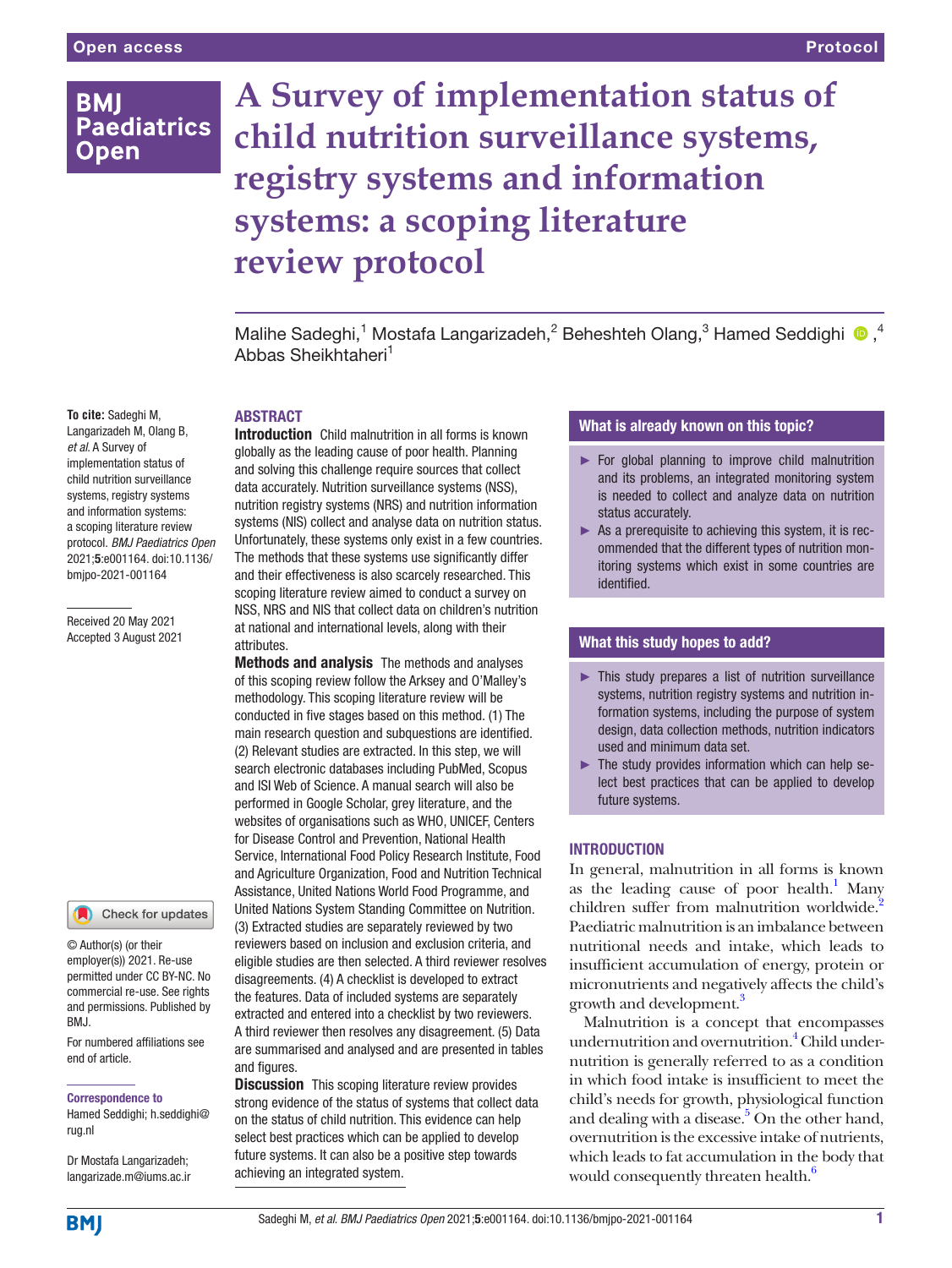International studies show that undernutrition has always been the most common form of malnutrition in low-income and middle-income countries. As the population undergoes economic growth, urbanisation and demographic changes, overnutrition or overweight is emerging as a problem. Some areas experience both undernutrition and overnutrition, for example, Indonesia, Thailand, Southeastern China, Botswana, Cameroon and Central Nigeria.<sup>7</sup>

Malnutrition is also seen in children with stunting, wasting, overweight and obesity. Moreover, in 2019, 144 million children under 5 were stunted, 47million children were wasted and 38 million were overweight.<sup>[2](#page-4-0)</sup> Research shows that malnutrition accounts for 45% of under-5 mortality worldwide, which is about 3.1million deaths per year. $\frac{8}{3}$  $\frac{8}{3}$  $\frac{8}{3}$ 

On the other hand, the COVID-19 pandemic and its effects on food and nutrition, health and social protection systems are expected to significantly worsen malnutrition[.9](#page-4-2) Along with this, the pandemic is forecast to worsen undernutrition in low-income countries and obesity in middle-income and high-income countries.<sup>10</sup>

Globally, malnutrition has a destructive effect on various aspects of children's lives, including academic or professional growth, productivity at the society level and economic situation. Hence, it results in problems such as social exclusion and increased poverty. Malnutrition leads to a loss of 12%–15% of children's intellectual capacity. Malnourished children are also 8–12 times more likely than healthy children to suffer from chronic and infectious diseases because malnutrition induces an immunosuppressive effect that predisposes patients to recurrent infections. In children under 5years of age, malnutrition leads to an increased risk of death, loss of language skills, physical dysfunction and weakened cardiovascular system.<sup>[11](#page-4-4)</sup>

Malnutrition exerts intense financial pressure on individuals and health systems.[12](#page-4-5) The economic losses due to malnutrition have been reported in many studies. $1314$ Economic models also indicate that the return on investment in nutrition has a robust cost to benefit ratio. $15$ Along with this, various investments in nutritional intervention programmes were conducted to reduce the inci-dence of child malnutrition.<sup>[16–18](#page-4-8)</sup>

Accurate data on the nutrition status of children are required for timely nutritional interventions. Accurate data on the prevalence trends of malnutrition and early awareness of critical nutritional conditions can help in decision-making. For this purpose, continuous surveillance of children's nutrition status in different regions is necessary.[19 20](#page-4-9)

The World Food Conference in Rome in 1974 recommended that various organisations such as WHO, Food and Agriculture Organization of United Nations and UNICEF establish systems for conducting surveys on the nutrition status of various population groups. $^{21}$  Moreover, different systems were created in several countries to conduct surveys and surveillance on the nutrition

status of different groups. $22$  These systems regularly collect nutrition data and provide information for examining trends and decisions. $^{23}$ 

In addition, extensive surveys are usually conducted every few years and are useful tools to understanding national and global trends in malnutrition. $23$  The Demographic and Health Survey (DHS) is a comparable nationally representative household survey that has been conducted in some countries since 1984. The DHS collects a wide range of objective and self-reported data, focusing on fertility, reproductive health, child and maternal health, mortality, and nutrition.<sup>[24](#page-4-13)</sup>

There are various reports of child malnutrition in different countries using DHS data. For example, in Ethiopia these surveys were used to show that children born to either overweight or educated mothers (elementary school, middle school or higher) have a lower risk of undernutrition. $^{25}$  The incidence of stunting, wasting and underweight was 38.3%, 10.1% and 23.3%, respectively. Approximately 19.47% of children were stunted and underweight and only 3.87% of children suffered from these three diseases at the same time in Ethiopia.[26](#page-4-15) In Pakistan, 44.4% of children under 5years old were also stunted, 29.4% were underweight and 10.7% were wasted. $27$  Another example is Bolivia, which is currently at a transition stage, and is not only facing the problem of malnutrition but also facing the problem of overnutrition.<sup>[28](#page-4-17)</sup>

Some global surveys also depict geographical estimates of child malnutrition, providing a new horizon to policymakers, public health agencies and researchers to investi-gate and treat this universal childhood syndetic.<sup>[7](#page-4-18)</sup>

Some studies investigated the effectiveness of nutrition surveillance systems (NSS) in a specific context.<sup>22</sup> <sup>23</sup> <sup>29</sup> <sup>30</sup> In this regard, a report examined nutrition information systems (NIS) in several countries in crisis. $31$  To the best of our knowledge, no study has simultaneously investigated and compared these three systems, NSS, NIS and nutrition registry systems (NRS), with a focus on children at the national and international levels. Moreover, investigating the trends and planning on how to improve child malnutrition globally require integrated nutrition monitoring systems in countries that can uniformly gather information. To achieve this goal, first it is necessary to conduct a survey on the status of existing systems and identify their strengths and weaknesses. To do so, we therefore set out the present scoping literature review to conduct a survey on NSS, NRS and NIS, as well as DHS and surveys that use one of these systems to collect data on child nutrition.

#### **DEFINITION**

#### Nutrition surveillance systems

The NSS is a system coordinated with a central agency that regularly collects representative raw data on nutrition indicators and factors that influence decision-making.<sup>[23](#page-4-12)</sup> The NSS is used to identify nutrition and nutrition-related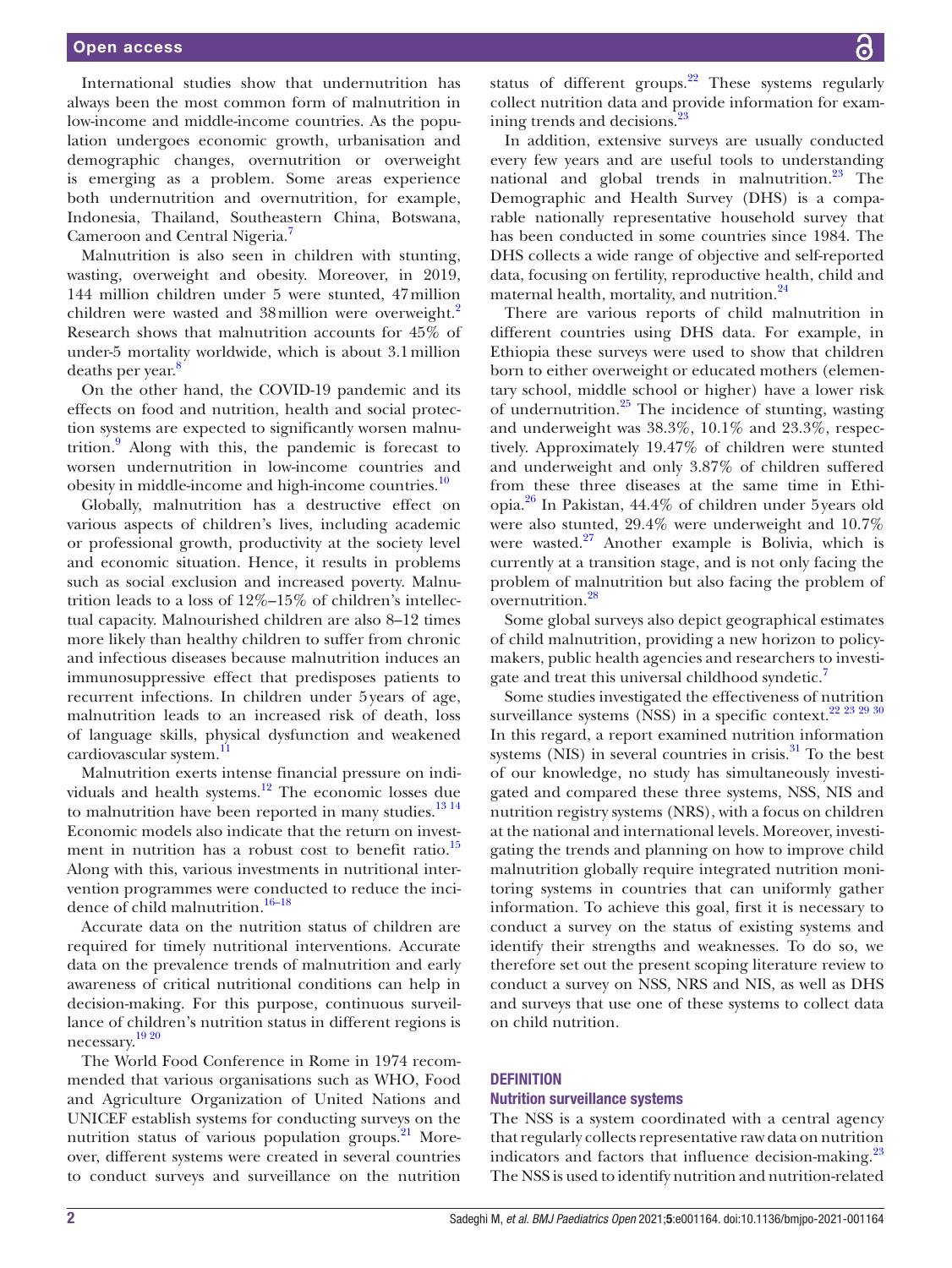problems. These systems collect, analyse and report data on nutrition status, related diseases and risk factors in the population in a regular and timely manner.<sup>[15](#page-4-7)</sup>

## Nutrition information systems

The NIS is designed to promote health and nutrition status and reduce malnutrition. These systems collect, analyse and interpret nutrition and malnutrition information. Furthermore, by helping these systems, the quality of nutritional interventions is improved.<sup>32-34</sup>

## Nutrition registry systems

A registry system for a disease is generally an organised system that uses observational research methods to collect consistent data (clinical and non-clinical) to assess specific outcomes for a population defined by a disease, condition or exposure, and serves one or more scientific, clinical or other predefined policies. $35$  An NRS is composed of observational data and nutritional interventions performed to continuously collect information.<sup>36</sup>

## PROTOCOL DESIGN

The methodology used in this study is based on Arksey and O'Malley's scoping review methodology.<sup>37</sup> 38 According to this methodology, there are five stages involved in undertaking a scoping review: (1) identifying the research question(s); (2) identifying potentially relevant studies; (3) selecting eligible studies; (4) charting the data; and (5) collating, summarising and reporting the results.

## Stage 1: identifying the research question

The key research question raised here is: what is the current implementation status of NSS, NRS and NIS for collection, evaluation and monitoring of data on children's nutrition status? The subquestions are as follows:

- What specific goals are considered for the design and development of these systems?
- ► What methodology is used to collect data in these systems?
- ► What criteria and indicators do these systems use to measure child malnutrition?
- What are the minimum data sets in these systems?
- ► What are the practical differences between these three systems (NSS, NRS and NIS) in the field of malnutrition?

## Stage 2: identifying relevant studies

We will search electronic databases including PubMed, Scopus and ISI Web of Science for published literature. We will also conduct a manual search via Google Scholar and grey literature; the latter search will have no time limit and will continue until May 2021. To ensure that all relevant information is extracted, we will also search institutional websites of organisations such as the WHO, UNICEF, World Bank, Centers for Disease Control and Prevention, National Health Service, International Food Policy Research Institute, Food and Agriculture Organization, Food and Nutrition Technical Assistance,

Resource Library of Emergency Nutrition, World Public Health Nutrition Association, United Nations World Food Programme, and United Nations System Standing Committee on Nutrition.

The literature search strategy will include MeSH(- Medical Subject Headings) terms and the following text keywords: (("status nutrition" OR malnutrition OR undernutrition OR emaciation OR undernourish\* OR "protein-energy malnutrition" OR "protein calorie malnutrition" OR" protein deficiency\*" OR subnutrition OR malnourished OR underweight OR overnutrition OR overweight) AND (registry OR register\* OR "data management" OR "information management" OR surveillance OR "surveillance system" OR "monitoring system" OR "registry system" OR "minimum data set" OR "database" OR "Information system")).

An initial search will also be performed for the search strategy.

## Stage 3: study selection

We will review the papers obtained from the search for duplicates and then remove duplicate papers. The review process will contain two stages of screening: (1) a title and abstract review and (2) a full-text review. In the first step, two reviewers will independently review the titles and abstracts of papers to assess eligibility based on the specified inclusion and exclusion criteria. The full-text assessment includes any paper considered important by each of the reviewers of the study. Two reviewers will independently analyse the full-text papers in the second phase to determine if they meet the inclusion/exclusion criteria. In the event of any dispute on the inclusion of a paper, the paper will be re-examined by the two reviewers, and if an agreement cannot be reached consultation with an impartial third reviewer will resolve the disagreement. The Preferred Reporting Items for Systematic reviews and Meta-Analyses extension for Scoping Reviews checklist will be used to develop this scoping review. $\frac{39}{9}$  Since this study attempts to analyse systems, the following inclusion and exclusion criteria will be applied to the systems described in the articles and reports:

## Inclusion criteria

- Systems which collect data on malnutrition or nutrition status in the form of NSS, NRS and NIS.
- International and national systems in all countries.
- ► Ongoing systems or those with at least one completed data collection wave conducted periodically, that is, as a repetitive cross-sectional research.
- DHS collects data on children's nutrition in the form of one of these systems (NSS, NRS and NIS).
- $\blacktriangleright$  Children as the main target population group (0–18) years old).
- All English and non-English full texts are considered.

## Exclusion criteria

► Single cross-sectional, intervention and cohort studies.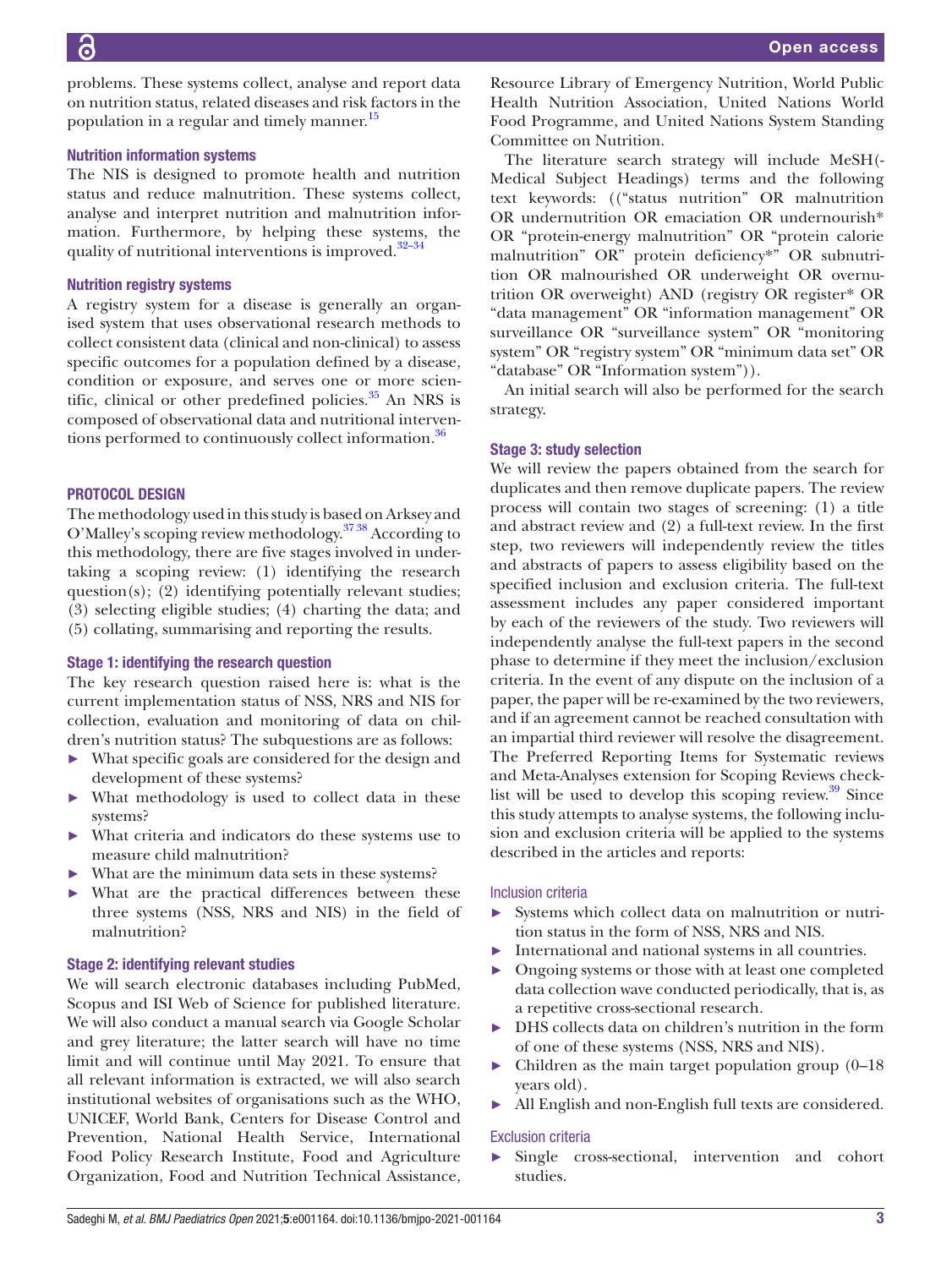<span id="page-3-0"></span>

| Extracted data checklist<br>Table 1 |                                                                                                                                                                             |
|-------------------------------------|-----------------------------------------------------------------------------------------------------------------------------------------------------------------------------|
| Data heading                        | <b>Description</b>                                                                                                                                                          |
| Name                                | System name                                                                                                                                                                 |
| Type                                | System type (NSS, NRS and NIS)                                                                                                                                              |
| Country(s)                          | Name of the country or countries (in international systems) in which the system is<br>implemented                                                                           |
| Year                                | Year of system establishment                                                                                                                                                |
| <b>Stakeholders</b>                 | Organisations or institutions that support the system                                                                                                                       |
| Key objectives                      | All the objectives and purposes for which the system was created                                                                                                            |
| Data collection centres             | Sources, centres and all places where data are collected, for example, from households,<br>schools, clinics                                                                 |
| Collected data                      | Minimum data set or information received from the patient in each system                                                                                                    |
| Malnutrition measurement criteria   | One way to measure malnutrition is to study nutrition-related outcomes, such as<br>anthropometric measurements, biochemical indicators, clinical signs of malnutrition, etc |
| Population group                    | Age of children                                                                                                                                                             |
| Geographical area covered           | Cities or countries covered by each system                                                                                                                                  |
| Frequency of reporting              | Number of times reports are given                                                                                                                                           |
| Frequency of data collection        | Number of times and frequency of data being collected                                                                                                                       |
| Website address                     | Website address of the system where it updates information about system activities                                                                                          |

NIS, nutrition information systems; NRS, nutrition registry systems; NSS, nutrition surveillance systems.

► Adults or the elderly as the main target population group.

## Stage 4: data collection

A checklist is developed to extract data and collect information on existing systems (NSS, NRS, NIS) (see [table](#page-3-0) 1). The two reviewers will separately extract systems-related data and enter them into the checklist. Each reviewer's independently extracted data will be compared to ensure precise data collection. Any inconsistencies will also be further addressed to guarantee consistency among the reviewers. Thus, if there are any disagreements on the data, the attributes of the systems will be re-examined by the two reviewers, and if an agreement cannot be reached consultation with an impartial third reviewer will resolve the disagreement.

## Stage 5: data summary and synthesis of results

The data are presented in tables and figures. A narrative report will be created to summarise the extracted data around the following results: list of different systems (NSS, NRS, NIS) that exist nationally and internationally, features and methodology of these systems, minimum data set of the systems, and differences among the systems examined according to their type. These results are explained according to the research question and the context of the overall purpose of study.

## Patient and public involvement

Patients and/or the public were not involved in the design, or conduct, or reporting or dissemination plans of this research.

#### DISCUSSION AND CONCLUSION

This scoping literature review is performed to show the status of existing NSS, NRS and NIS that collect data on children's nutrition status. In some countries, these systems are designed and implemented to support the improvement of children's nutrition status. However, no attention has been paid to cataloguing the implementation status of these systems. This study provides a list of these systems, including the purpose of system design, the data collection methods, the nutrition indicators used and the minimum data set.

To achieve a world free from child malnutrition, we need an integrated nutrition monitoring system to classify and evaluate the geographical areas at risk of malnutrition. Through a uniform, accurate and timely information provided by this integrated system, authorities can provide comprehensive and effective policies to improve child malnutrition. Achieving an international agreement is essential in order to have an integrated system and facilitate data comparison in children. No doubt, examining nutrition data and the characteristics of existing systems can help select best practices which can be applied to develop future systems, which is a significant step towards reaching this agreement.

Furthermore, by examining the practical differences of these systems, their strengths and weaknesses can be identified, which can be helpfu for many countries that are looking for features of monitoring systems for children's nutrition status.

This study has some limitations. First, although some systems are active, they do not publish the results of their work, which makes it impossible for us to find them in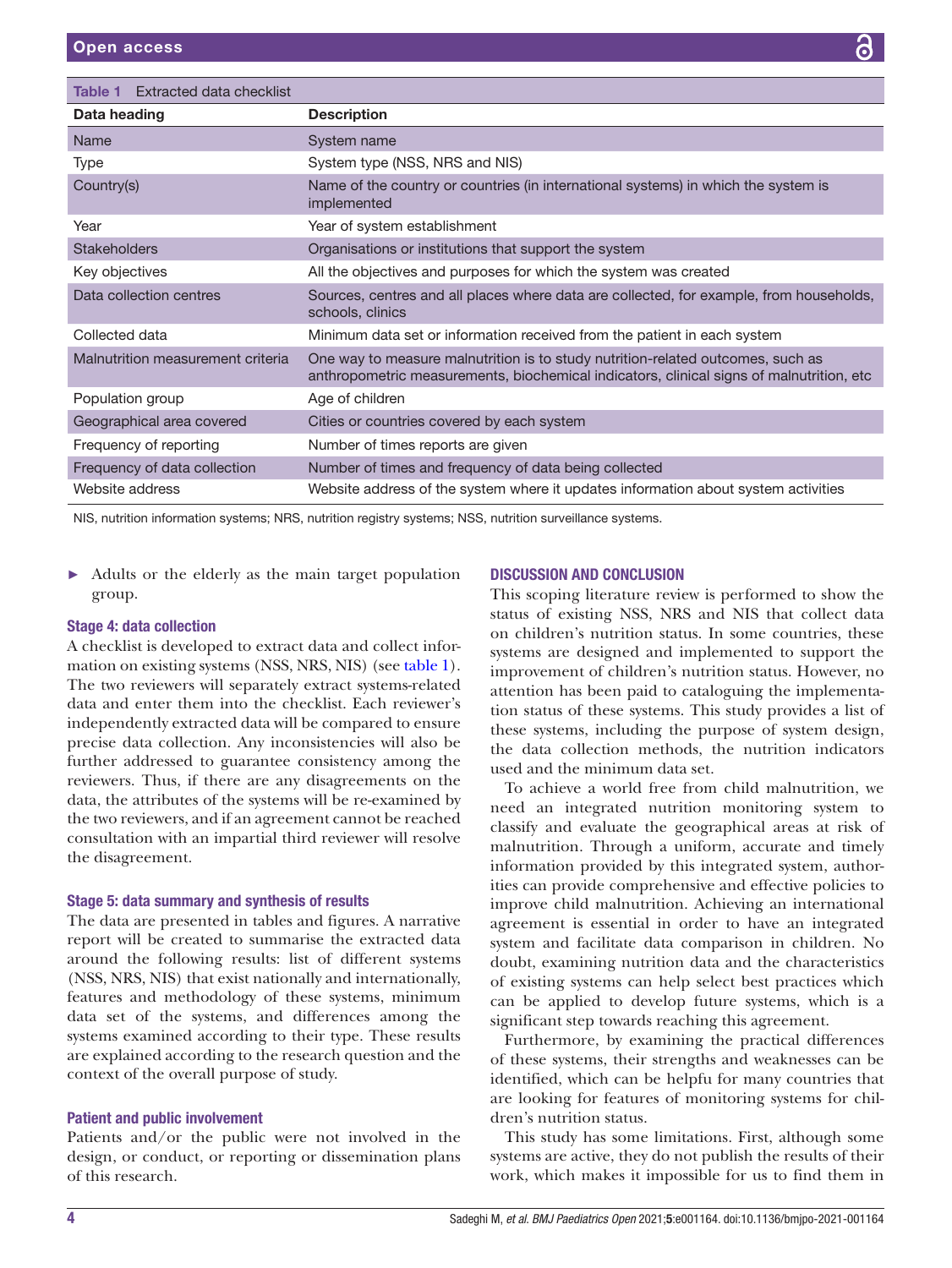our search. This can be taken as the main limitation of this protocol. The lack of precise information about the samples and transparency of the goals of the systems could be taken as a second limitation. Also, we think that non-uniformity in the quality and nature of these systems in terms of scope of work and the type of system is another limitation of the study.

Considering all the limitations, we hope that policymakers, healthcare providers and researchers use the results of this study in developing interventions to reduce child malnutrition, which is everyone's ultimate goal.

#### Author affiliations

<sup>1</sup>Department of Health Information Management, School of Health Management and Information Sciences, Iran University of Medical Sciences, Tehran, Iran <sup>2</sup>Health Management and Economics Research Center, Health management research institute, Iran University of Medical Sciences, Tehran, Iran <sup>3</sup>Pediatric Gastroenterology, Hepatology and Nutrition Research Center, Research Institute for Children's Health, Shahid Beheshti University of Medical Sciences, Tehran, Iran

4 Campus Fryslân, University of Groningen, Leeuwarden, the Netherlands

#### Twitter Hamed Seddighi [@Seddighi.Hamed](https://twitter.com/Seddighi.Hamed)

Contributors MS drafted the manuscript. ML, AS and BO critically reviewed the manuscript. HS contributed to the revision of the report. All authors contributed to the conception and design of the study and approval of the final version of the article.

Funding This study is part of MS's PhD thesis supported by the Iran University of Medical Sciences (grant no. 97-4-37-14267).

Competing interests None declared.

Patient consent for publication Not required.

Ethics approval This paper is part of MS's PhD thesis at the Iran University of Medical Sciences with ethics code IR.IUMS.REC.1397.1083 approved by the ethics committee of the university.

Provenance and peer review Not commissioned; externally peer reviewed.

Data availability statement No data are available. No data are available. All data relevant to the study will be included in the published journal article.

Open access This is an open access article distributed in accordance with the Creative Commons Attribution Non Commercial (CC BY-NC 4.0) license, which permits others to distribute, remix, adapt, build upon this work non-commercially, and license their derivative works on different terms, provided the original work is properly cited, appropriate credit is given, any changes made indicated, and the use is non-commercial. See:<http://creativecommons.org/licenses/by-nc/4.0/>.

#### ORCID iD

Hamed Seddighi<http://orcid.org/0000-0002-6214-4830>

#### **REFERENCES**

- 1 Swinburn BA, Kraak VI, Allender S, *et al*. The global syndemic of obesity, undernutrition, and climate change: the Lancet Commission report. *[Lancet](http://dx.doi.org/10.1016/S0140-6736(18)32822-8)* 2019;393:791–846.
- <span id="page-4-0"></span>Level and trends in child malnutrition, UNICEF / WHO / World Bank Group Joint Child Malnutrition Estimates, Key findings of the 2020 edition. World Health Organization [internet], 2020. Available: [https://](https://www.who.int/health-topics/malnutrition#tab=tab_1) [www.who.int/health-topics/malnutrition#tab=tab\\_1](https://www.who.int/health-topics/malnutrition#tab=tab_1) [Accessed 18 Feb 2021].
- 3 Dipasquale V, Cucinotta U, Romano C. Acute malnutrition in children: pathophysiology, clinical effects and treatment. *[Nutrients](http://dx.doi.org/10.3390/nu12082413)* 2020;12:2413.
- 4 Khan A, Rasib Q, Ahmed H. Children mortality and malnutrition as a global issue. *[Clin Nutr](http://dx.doi.org/10.1016/j.clnu.2019.03.035)* 2019;38:1968–9.
- 5 Wells JCK, Briend A, Boyd EM, *et al*. Beyond wasted and stunted-a major shift to fight child undernutrition. *[Lancet Child Adolesc Health](http://dx.doi.org/10.1016/S2352-4642(19)30244-5)* 2019;3:831–4.
- 6 KUASHIC B. *Human malnutrition: twin burdens of undernutrition and overnutrition (nutrition and diet research progress*. 1st edn. Nova Science Pub Inc, 2013.
- <span id="page-4-18"></span>7 LBD Double Burden of Malnutrition Collaborators. Mapping local patterns of childhood overweight and wasting in low- and middle-income countries between 2000 and 2017. *[Nat Med](http://dx.doi.org/10.1038/s41591-020-0807-6)* 2020;26:750–9.
- <span id="page-4-1"></span>8 Karunaratne R, Sturgeon JP, Patel R, *et al*. Predictors of inpatient mortality among children hospitalized for severe acute malnutrition: a systematic review and meta-analysis. *[Am J Clin Nutr](http://dx.doi.org/10.1093/ajcn/nqaa182)* 2020;112:1069–79.
- <span id="page-4-2"></span>9 Headey D, Heidkamp R, Osendarp S, *et al*. Impacts of COVID-19 on childhood malnutrition and nutrition-related mortality. *[Lancet](http://dx.doi.org/10.1016/S0140-6736(20)31647-0)* 2020;396:519–21.
- <span id="page-4-3"></span>10 Zemrani B, Gehri M, Masserey E, *et al*. A hidden side of the COVID-19 pandemic in children: the double burden of undernutrition and overnutrition. *[Int J Equity Health](http://dx.doi.org/10.1186/s12939-021-01390-w)* 2021;20:1–4.
- <span id="page-4-4"></span>11 Mehta NM, Corkins MR, Lyman B. American Society for parenteral and enteral nutrition board of directors. defining pediatric malnutrition: a paradigm shift toward etiology-related definitions. *J Parenter Enteral Nutr* 2013;37:460–81.
- <span id="page-4-5"></span>12 Okubo T, Janmohamed A, Topothai C, *et al*. Risk factors modifying the double burden of malnutrition of young children in Thailand. *[Matern Child Nutr](http://dx.doi.org/10.1111/mcn.12910)* 2020;16 Suppl 2:e12910.
- <span id="page-4-6"></span>13 Stein AJ, Qaim M. The human and economic cost of hidden hunger. *[Food Nutr Bull](http://dx.doi.org/10.1177/156482650702800201)* 2007;28:125–34.
- 14 Horton S, Steckel R. *Malnutrition: global economic losses attributable to malnutrition 1900–2000 and projections to 2050*. . How Much Have Global Problems Cost the Earth? A Scorecard from 1900 to. 2013 Oct 10, 2011: 2050. 247–72.
- <span id="page-4-7"></span>15 Horton S, Hoddinott J. *Benefits and costs of the food and nutrition targets for the post-2015 development agenda post-2015 consensus*. Copenhagen Consensus Centre, 2014.
- <span id="page-4-8"></span>16 Imdad A, Yakoob MY, Bhutta ZA. Impact of maternal education about complementary feeding and provision of complementary foods on child growth in developing countries. *[BMC Public Health](http://dx.doi.org/10.1186/1471-2458-11-S3-S25)* 2011;11 Suppl 3:S25.
- 17 Penny ME, Creed-Kanashiro HM, Robert RC, *et al*. Effectiveness of an educational intervention delivered through the health services to improve nutrition in young children: a cluster-randomised controlled trial. *[Lancet](http://dx.doi.org/10.1016/S0140-6736(05)66426-4)* 2005;365:1863–72.
- 18 Sawyer W, Ordinioha B, Abuwa P. Nutrition intervention program and childhood malnutrition: a comparative study of two rural riverine communities in bayelsa state, Nigeria. *[Ann Med Health Sci Res](http://dx.doi.org/10.4103/2141-9248.117949)* 2013;3:422–6.
- <span id="page-4-9"></span>19 Tuffrey V, Hall A. Methods of nutrition surveillance in low-income countries. *[Emerg Themes Epidemiol](http://dx.doi.org/10.1186/s12982-016-0045-z)* 2016;13:1–21.
- 20 UNICEF, Global Nutrition Cluster, Global Technical Assistance Mechanism for Nutrition. Nutrition information management, surveillance and monitoring in the context of COVID-19 (GTAM), 2020
- <span id="page-4-10"></span>21 Möhr M. Methodology of nutritional surveillance. Report of a joint FAO/UNICEF/WHO expert Committee. *[World Health Organ Tech](http://www.ncbi.nlm.nih.gov/pubmed/822593)  [Rep Ser](http://www.ncbi.nlm.nih.gov/pubmed/822593)* 1976:1–6.
- <span id="page-4-11"></span>22 Quinn VJ, Kennedy E. Food security and nutrition monitoring systems in Africa: a review of country experiences and lessons learned. *Food Policy* 1994;19:234–54.
- <span id="page-4-12"></span>23 Tuffrey V. *Nutritional surveillance systems, their use and value*. London: Save the Children and Transform Nutrition, 2016.
- <span id="page-4-13"></span>24 Corsi DJ, Neuman M, Finlay JE, *et al*. Demographic and health surveys: a profile. *[Int J Epidemiol](http://dx.doi.org/10.1093/ije/dys184)* 2012;41:1602–13.
- <span id="page-4-14"></span>25 Kasaye HK, Bobo FT, Yilma MT, *et al*. Poor nutrition for under-five children from poor households in Ethiopia: evidence from 2016 demographic and health survey. *[PLoS One](http://dx.doi.org/10.1371/journal.pone.0225996)* 2019;14:e0225996.
- <span id="page-4-15"></span>26 Tekile AK, Woya AA, Basha GW. Prevalence of malnutrition and associated factors among under-five children in Ethiopia: evidence from the 2016 Ethiopia demographic and health survey. *[BMC Res](http://dx.doi.org/10.1186/s13104-019-4444-4)  [Notes](http://dx.doi.org/10.1186/s13104-019-4444-4)* 2019;12:1–6.
- <span id="page-4-16"></span>27 Khan S, Zaheer S, Safdar NF. Determinants of stunting, underweight and wasting among children <5years of age: evidence from 2012- 2013 Pakistan demographic and health survey. *[BMC Public Health](http://dx.doi.org/10.1186/s12889-019-6688-2)* 2019;19:358.
- <span id="page-4-17"></span>28 Miranda M, Bento A, Aguilar AM. Malnutrition in all its forms and socioeconomic status in Bolivia. *[Public Health Nutr](http://dx.doi.org/10.1017/S1368980019003896)* 2020;23:s21–8.
- 29 Bel-Serrat S, Huybrechts I, Thumann BF, *et al*. Inventory of surveillance systems assessing dietary, physical activity and sedentary behaviours in Europe: a DEDIPAC study. *[Eur J Public](http://dx.doi.org/10.1093/eurpub/ckx023)  [Health](http://dx.doi.org/10.1093/eurpub/ckx023)* 2017;27:747–55.
- 30 Friedman G. *Review of national nutrition surveillance systems*. Washington, DC: Food and Nutrition Technical Assistance III Project (FANTA), 2014.
- <span id="page-4-19"></span>31 Prendiville N. *Nutrition and food security information systems in crisis-prone countries*. FAO International Workshop on Food Security in Complex Emergencies, 2003: 23–5.